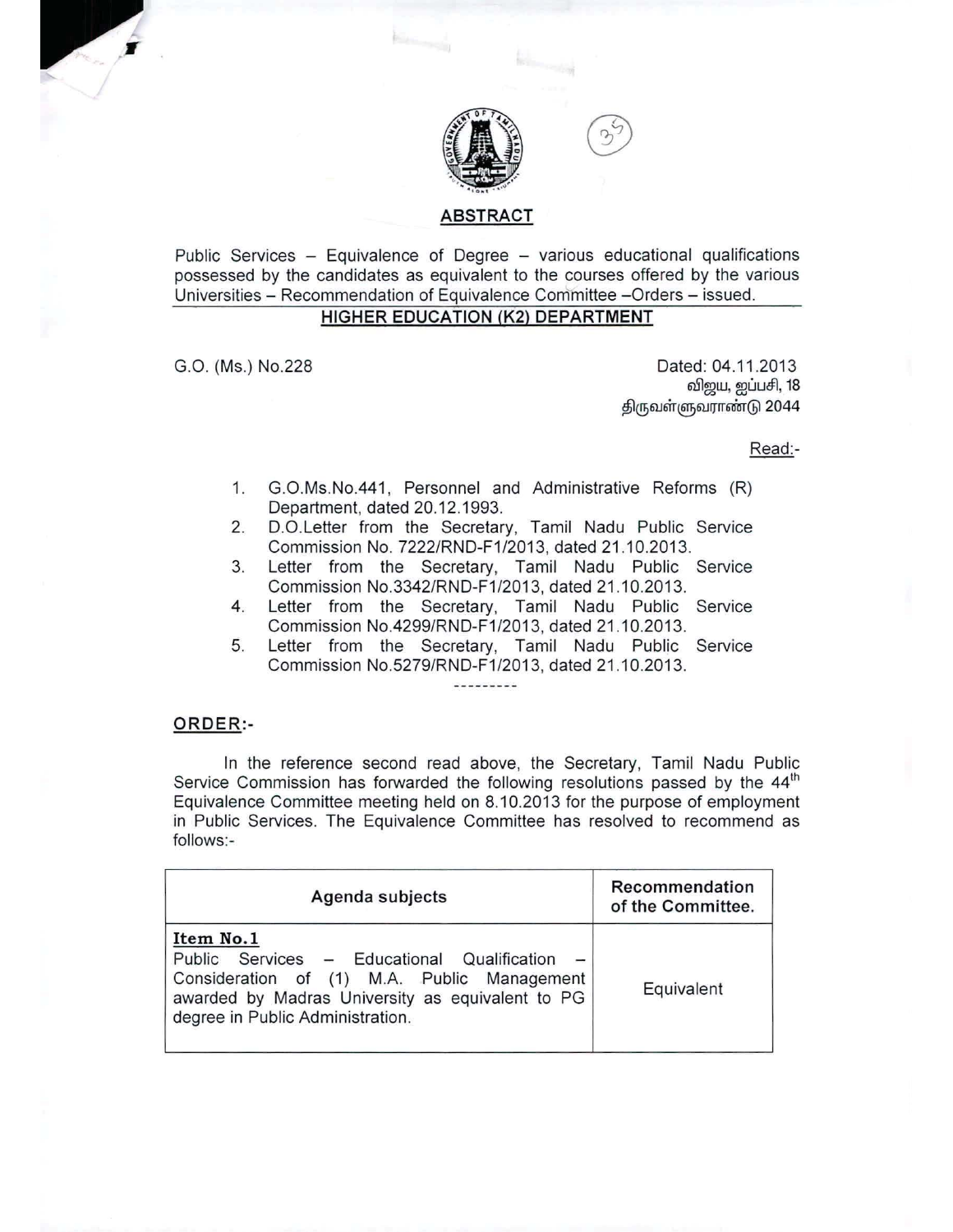| Administration<br>Development<br>M.A.<br>(2)<br>(5 year Integrated) awarded by Gandhigram Rural<br>University as equivalent to M.A. degree in Public<br>Administration.                                                                           | Equivalent                                                                                                                                                                           |
|---------------------------------------------------------------------------------------------------------------------------------------------------------------------------------------------------------------------------------------------------|--------------------------------------------------------------------------------------------------------------------------------------------------------------------------------------|
| M.B.A. awarded by Anna University, Coimbatore<br>(3)<br>as equivalent to Post Graduate degree in Business<br>Administration (M.B.A.) with Specialization Finance for<br>the purpose of employment in Public Services.                             | Equivalent                                                                                                                                                                           |
| Item No.2<br>Qualification<br>Services - Educational<br>Public<br>Consideration of M.Sc Applied Geography awarded by<br>Madras University as equivalent to M.Sc Geography<br>for the purpose of employment in Public Services -<br>Regarding.     | Equivalent                                                                                                                                                                           |
| Item No.3<br>Qualification<br>Public Services - Educational<br>Consideration of M.A degree in Tamil Literature and<br>Culture awarded by University of Madras as equivalent<br>to M.A. Tamil for the purpose of employment in Public<br>Services. | M.A degree in Tamil<br>and<br>Literature<br>Culture awarded by<br>University of Madras<br>as equivalent to M.A.<br>Tamil for the purpose<br>of employment<br>in.<br>Public Services. |
| Item No.4<br>Public Services - Educational Qualification - B.Sc.<br>Biochemistry and M.Sc. Biochemistry not equivalent to<br>B.Sc. Chemistry and M.Sc. Chemistry - G.O. issued<br>clarification - Regarding.                                      | this<br>Clarification<br>in<br>subject may be had<br>from the Government<br>relevant<br>in<br>Department.                                                                            |

2. The Government after careful consideration have decided to accept the recommendation of the Equivalence Committee and direct the following various educational qualifications possessed by the candidates as equivalent to the courses mentioned therein.

| Item No.1<br>Public Services - Educational Qualification<br>Consideration of (1) M.A. Public Management<br>awarded by Madras University as equivalent to PG<br>degree in Public Administration. | Equivalent |
|-------------------------------------------------------------------------------------------------------------------------------------------------------------------------------------------------|------------|
| Development Administration<br>M.A.<br>(2)<br>(5 year Integrated) awarded by Gandhigram Rural<br>University as equivalent to M.A. degree in Public<br>Administration.                            | Equivalent |